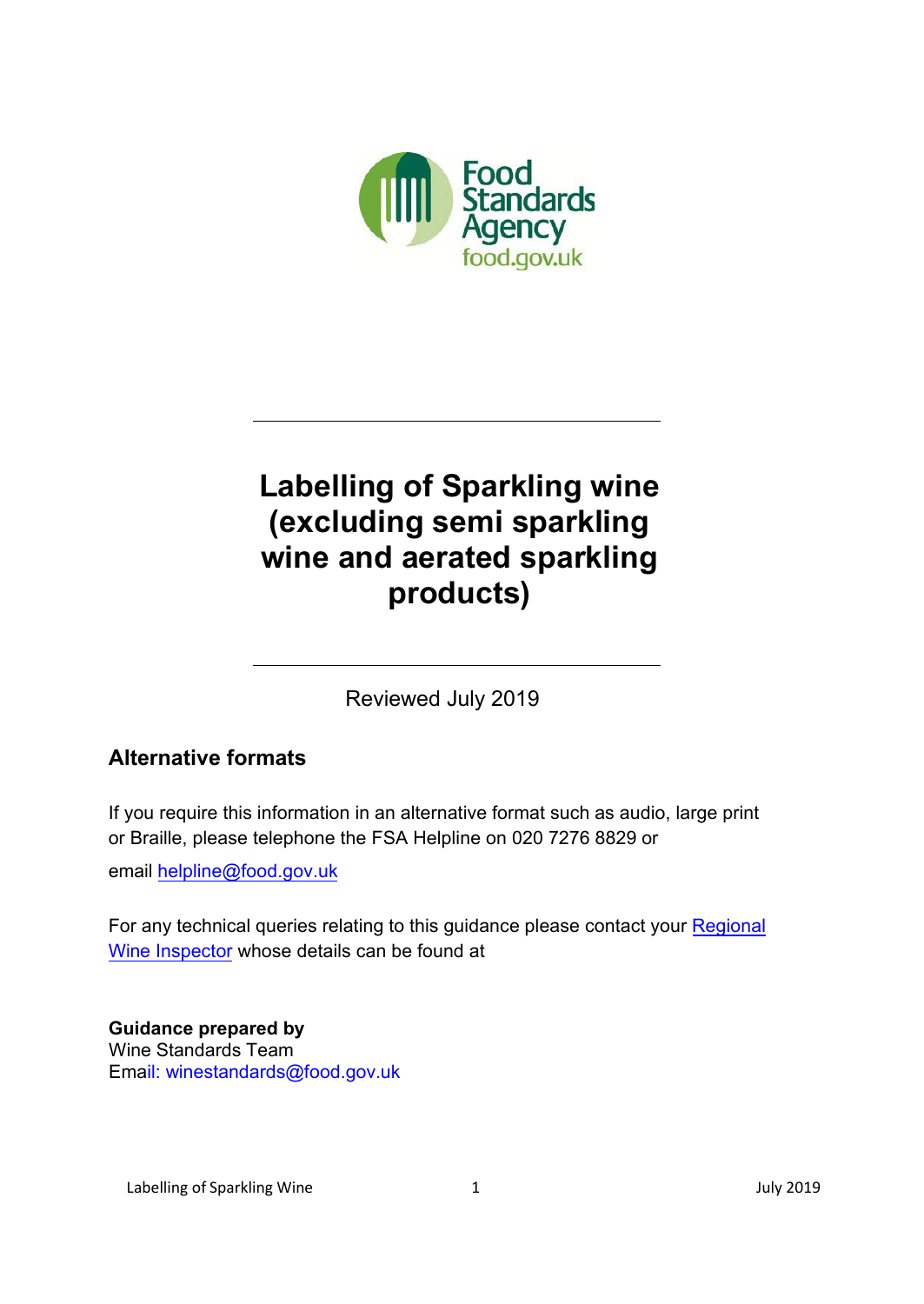# <span id="page-1-0"></span>**Summary**

| Intended audience:                          | wine wholesalers and importers, sparkling wine producers         |  |
|---------------------------------------------|------------------------------------------------------------------|--|
| <b>Which UK nations</b><br>does this cover? | All UK countries                                                 |  |
| <b>Purpose:</b>                             | Labelling provisions required under wine sector regulations      |  |
| Legal status:                               | regulatory guidance                                              |  |
| <b>Key words</b>                            | Labelling, wine, sparkling, aerated, quality sparkling, aromatic |  |
| <b>Review date</b>                          | December 2021                                                    |  |

# <span id="page-1-1"></span>Revision history

| <b>Revision</b><br>No. | <b>Revision date</b> | <b>Revision</b>                                                 | <b>Revised by</b>          |
|------------------------|----------------------|-----------------------------------------------------------------|----------------------------|
|                        | October 2013         | Allergens statement                                             | <b>Wine Standards</b>      |
| $\overline{2}$         | May 2016             | Updated contact details<br>Update to legislation                | <b>Graham Finch</b>        |
| 3                      | <b>July 2019</b>     | Updates to legislation<br>to reflect repealed EU<br>Regulations | <b>Wine Standards Team</b> |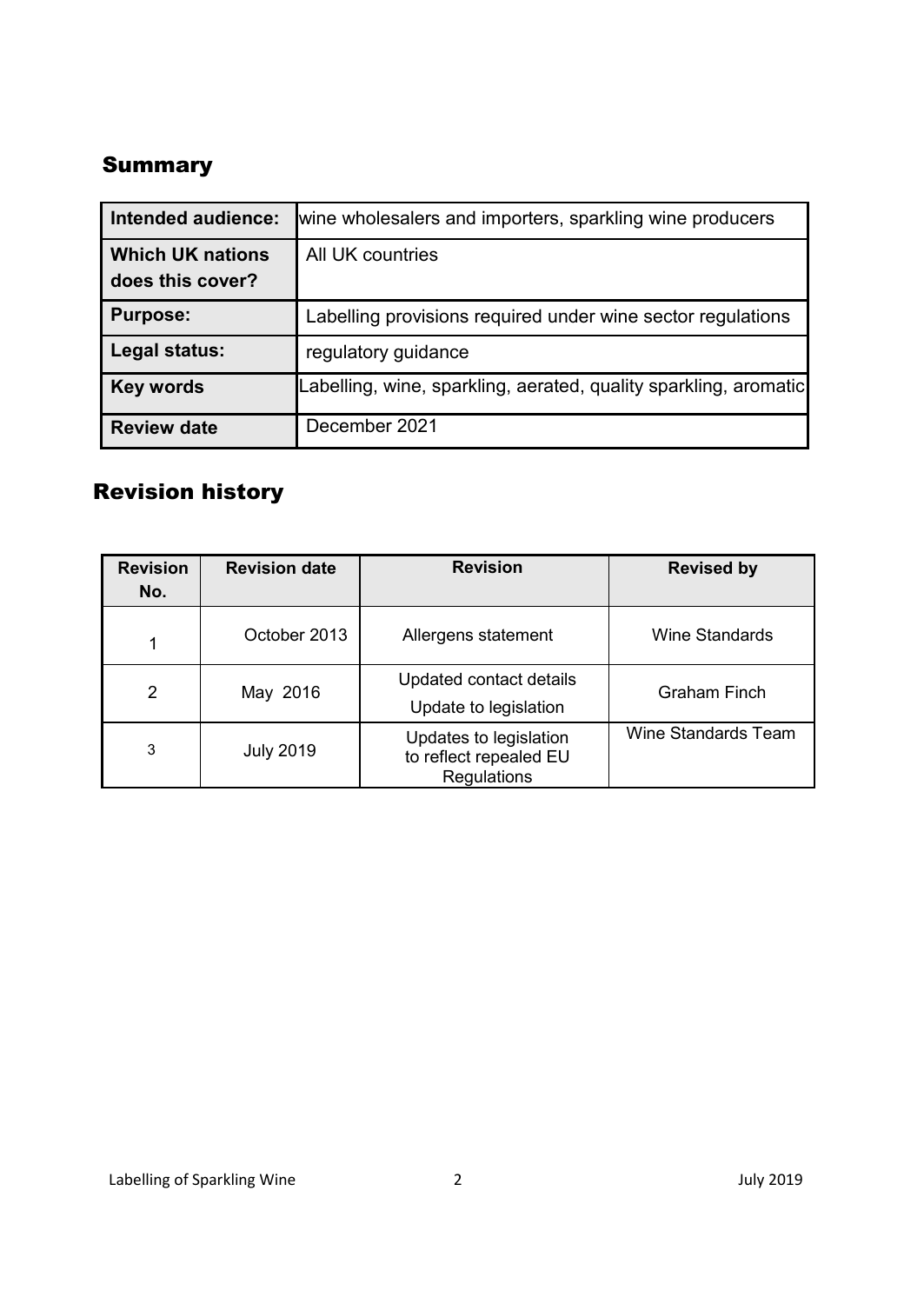# <span id="page-2-0"></span>**Contents**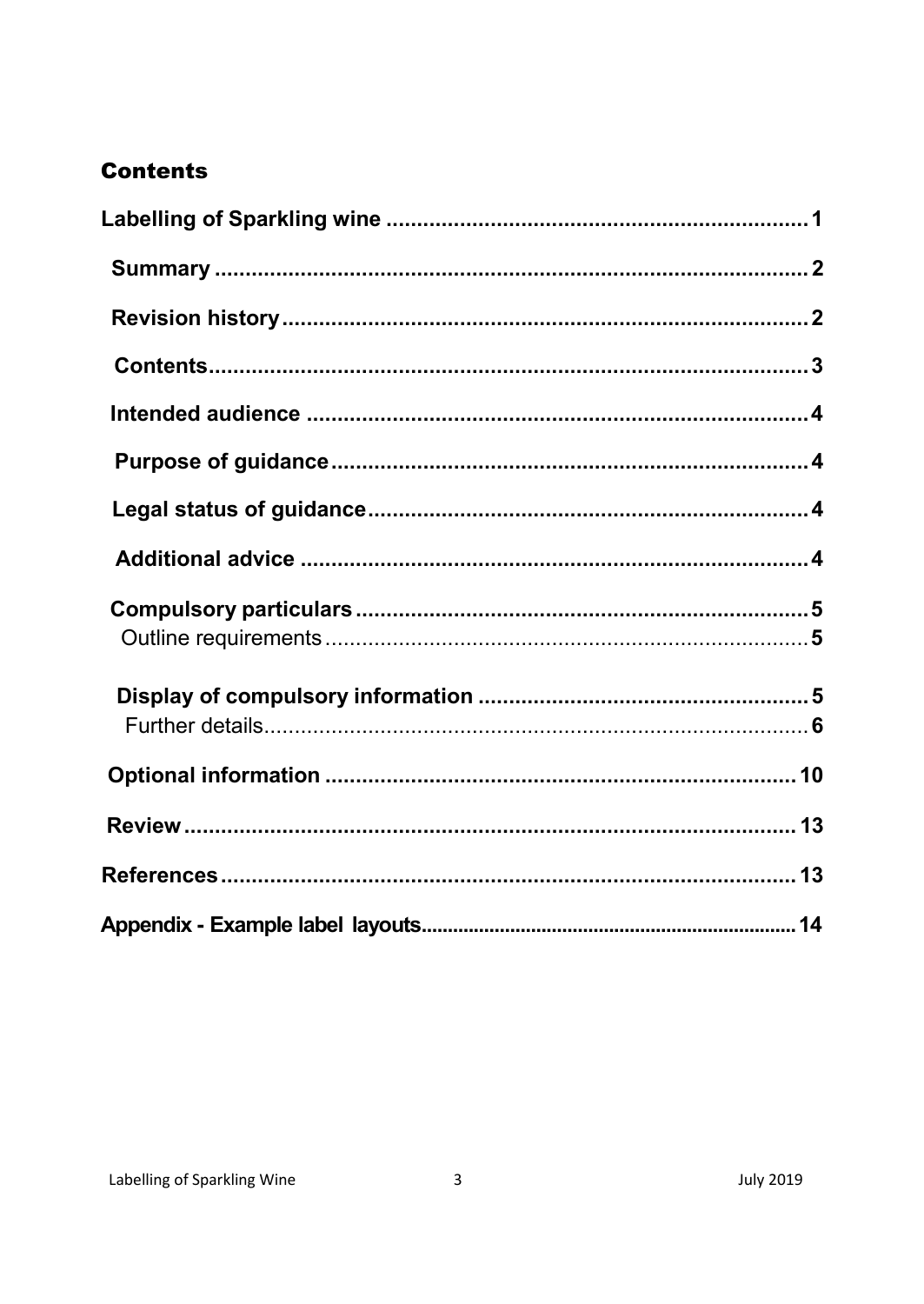# <span id="page-3-0"></span>Intended audience

This information is intended for wine traders and importers in the United Kingdom who market sparkling wine in the wholesale sector and for UK sparkling wine producers.

These guidance notes relate to the following product categories: -

- Sparkling Wine;
- Quality Sparkling Wine
- Quality aromatic sparkling wine note this is sparkling wine made from certain specified "aromatic" grape varieties as set out in Appendix 1 of Regulation606/2009

For labelling of semi-sparkling wines and aerated sparkling wines see the Labelling Guidance –other products.

# <span id="page-3-1"></span>Purpose of guidance

This guidance has been produced to set out the information which must be included, and which may optionally be shown on labels for sparkling wines marketed in the European Community. These guidance notes have been produced to provide advice on the legal requirements of the relevant parts of Regulation (EU) No: 1308/2013, Regulation (EU) No: 1169/2011 and Regulation (EC) 2019/33.

# <span id="page-3-2"></span>Legal status of guidance

These guidance notes have been produced to explain the legal requirements of wine labelling provisions in EC Regulations. They cannot cover every situation and you may need to consider the relevant legislation itself to see how it applies in your circumstances. If you follow the guidance notes they will help you to comply with the law.

# <span id="page-3-3"></span>Additional advice

Example label layouts are shown in the Appendix on pages 14 and 15

The layouts are only illustrative. Provided the compulsory and optional particulars are correctly displayed other label designs are permitted.

Businesses with specific queries may wish to seek the advice of their local Wine Standards Inspector. Our Inspectors will be happy to advise you free of charge as to whether your label complies with the regulations. Although we respond to enquiries as quickly as we can, our response time to all correspondence is 20 working days.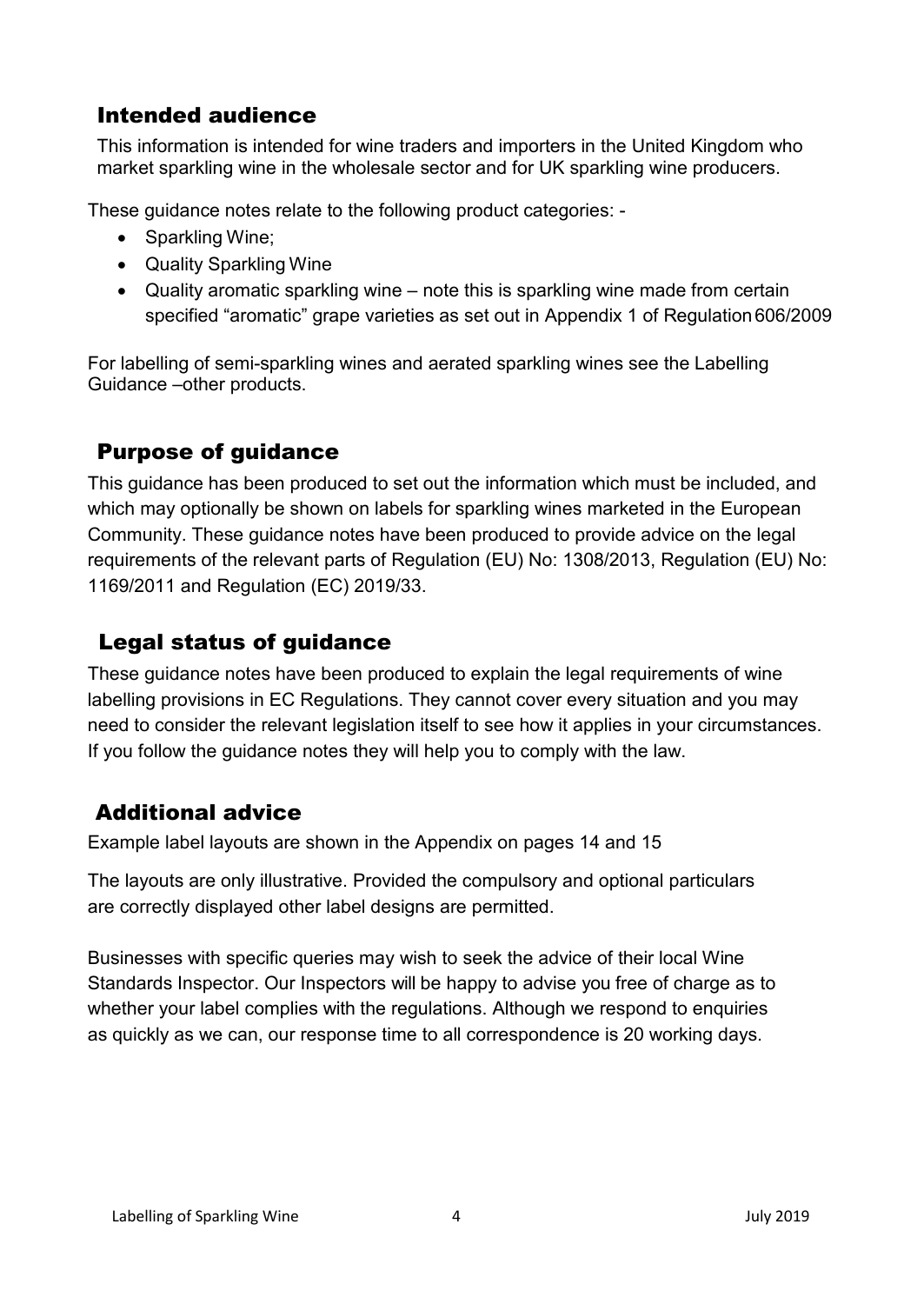# <span id="page-4-1"></span><span id="page-4-0"></span>Compulsory particulars Outline requirements

The following information (apart from the importer details, the lot number and the allergens statement) **must** appear on a label in one field of vision. See Display of Compulsory information and Further Details.

- 1. A statement of provenance i.e.Wine / Country of Origin
- 2. Category of product e.g. Sparkling Wine, Quality Sparkling Wine or Quality Aromatic Sparkling Wine. (Not required for wine displaying a Protected Designation of Origin (PDO) or Protected Geographical Indication (PGI) statement)
- 3. For wines with a Protected Designation of Origin or a Protected Geographical Indication: -

1. The term Protected Designation of Origin or the term Protected Geographical Indication - as the case may be - or

- 2. A protected name see in Further Details below or
- 3. A traditional expression
- 4. The producer details
	- 1. For an EU product the Producer or the Vendor
	- 2. For a Third Country product –the Importer\*
- 5. An indication of the sugar content e.g. Brut, Demi Sec
- 6. The nominal volume
- 7. The actual alcoholic strength
- 8. An allergens statement\*
- 9. A Lot number\*

The asterisked items (\*) do not need to be in the same field of vision as the other compulsory, so they may appear on a different label.

## <span id="page-4-2"></span>Display of Compulsory Information

<span id="page-4-3"></span>The compulsory information must (shall) appear in the same field of vision on the container, in such a way as to be simultaneously legible without having to turn the container, in indelible characters and shall be clearly distinguishable from surrounding text or graphics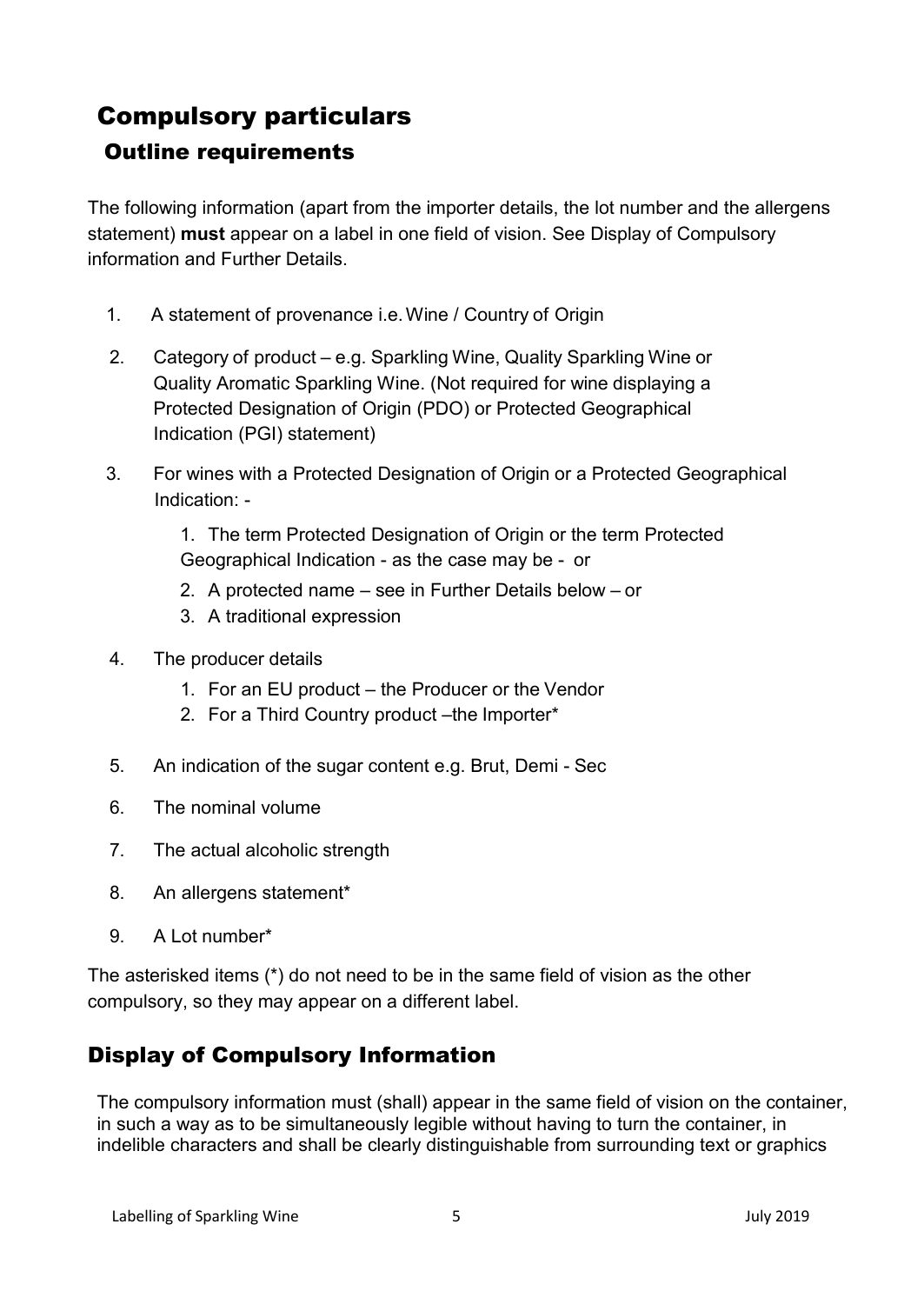# Further details

#### **1. Provenance statement**

For Sparkling Wine, Quality Sparkling Wine or Quality Aromatic Sparkling Wine the regulations require a clear statement of "provenance" in one of the following formats:-

For products **without** protected designation of origin or protected geographical indication:-

- (i) the words 'wine of  $(...)'$ , 'produced in  $(...)'$ , 'product of  $(...)'$  or 'sekt of  $(...)'$ , or expressed in equivalent terms, supplemented by the name of the Member State or third country where the grapes are harvested and turned into wine in that territory or
- (ii) the words 'produced in  $(...)$ ', or expressed in equivalent terms, supplemented by the name of the Member State where the second fermentation takes place;

For wines **with** Protected Designation of Origin or Protected Geographical Indication: -

the words 'wine of (…)', 'produced in (…)' or 'product of (…)', or expressed in equivalent terms, supplemented by the name of the Member State or third country where the grapes are harvested and turned into wine in that territory.

In the case of a trans-border Protected Designation of Origin or Geographical Indication, only the name of one or more Member State(s) or third countrie(s) shall be mentioned.

Wine produced in the United Kingdom

Wines produced in the United Kingdom, may show the names "England" or "Wales" (which are not Member States) instead of "United Kingdom". However, the words "English" or "Welsh" may **only** be used on wines with Protected Designation of Origin or Protected Geographical Indication status.

### **2. Category of product**

The relevant product category must be shown unless the wine displays a Protected Designation of Origin or Protected Geographical Indication or a Protected Name. The product definitions for the different categories are shown in Annex VII part II of Regulation (EU) No: 1308\2013. In addition, some sparkling products must also meet additional requirements contained in Regulation (EC) No: 606\2008. It is important that the correct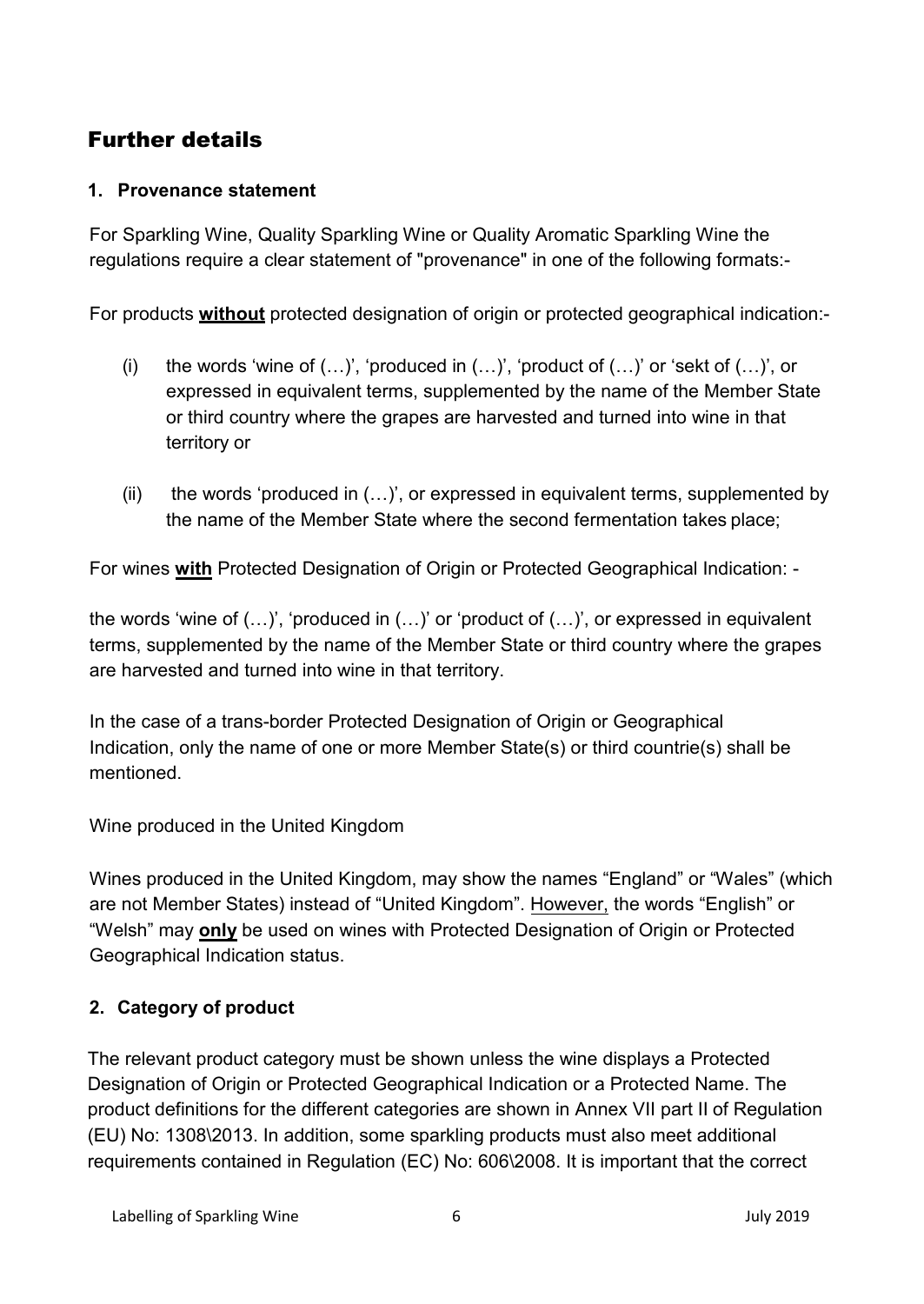product category is shown.

### **3. Protected Designation of Origin or Protected Geographical Indication**

If the wine holds the status of Protected Designation of Origin or Protected Geographical Indication the expression must be shown on the label with the named geographical indication unless either

• a traditional term listed by the EC is shown – see the eAmbrosia website [https://ec.europa.eu/info/food-farming-fisheries/food-safety-and](https://ec.europa.eu/info/food-farming-fisheries/food-safety-and-quality/certification/quality-labels/geographical-indications-register/)[quality/certification/quality-labels/geographical-indications-register/](https://ec.europa.eu/info/food-farming-fisheries/food-safety-and-quality/certification/quality-labels/geographical-indications-register/)

or

• a protected name is used (e.g. Champagne, Cava, Prosecco)

#### **4. Protected names**

Wines with protected names do not need to show the term "Protected Designation of Origin". These wines are listed in Regulation (EU) 33/2019 Article 23. Examples include Cava, Asti or Champagne.

#### **5. Producer/vendor and importer details**

Details of the producer or vendor of a sparkling wine must be shown on the label. In addition, if the wine is imported from a third country then the details of the EU importer must be shown. The terms "producer" "importer" and "vendor" are defined in Regulation (EC) 2019/33 Article 46.

'producer' means a natural or legal person or a group of such persons by whom or on whose behalf the processing of the grapes, grape musts and wine into sparkling wines, aerated sparkling wine, quality sparkling wine or quality aromatic sparkling wines is carried out;

*"importer*' means a natural or legal person or group of such persons established in the Union assuming responsibility for bringing into circulation non-Union goods within the meaning of Article 5(24) of Regulation (EU) No 952/2013 of the European Parliament and of the Council. Only one importer based in the EU can be shown for each consignment of wine released into circulation.

"v*endor*' means a natural or legal person or a group of such persons, not covered by the definition of producer, purchasing and then putting sparkling wines, aerated sparkling wine, quality sparkling wine or quality aromatic sparkling wines into circulation;

Labelling of Sparkling Wine 7 7 2019 10 12:019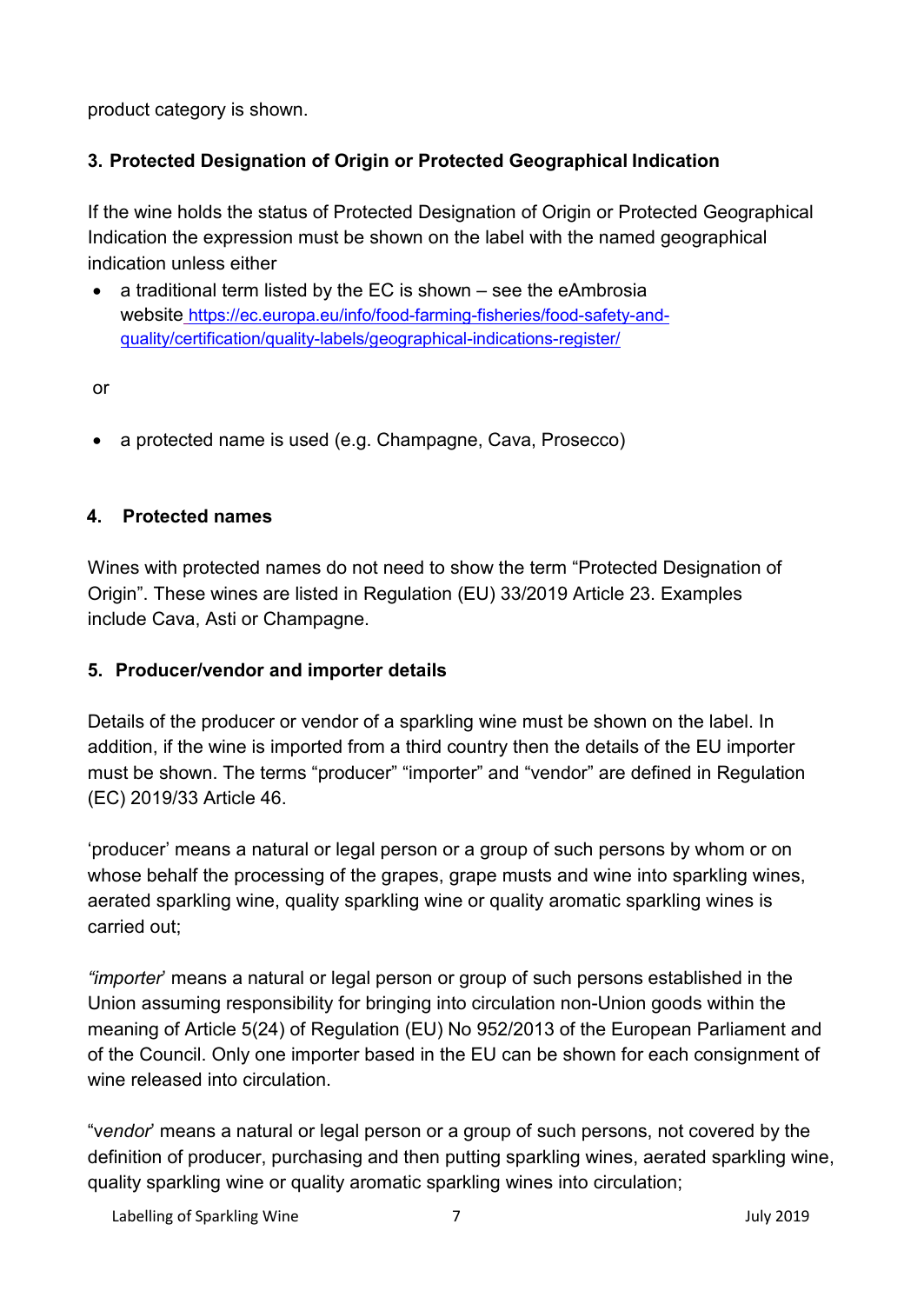Details of the producer must include "Produced by" (or Vendor or Sold by) + the name, local administrative area & country in which the head office is situated.

Some EU Member States may have authorized the expressions " Processor\processed by----" and Winemaker\Made by---".

### **Importer details for third country wine**

The importer is one of the key person for traceability purposes. According to Article 46(1)(d) and (f) and 56(2)(4) refers to an individual importer for each batch of imported wine. Therefore, a label cannot indicate several importers, but only the importer who takes the responsibility to put into circulation a specific batch of wine.

The label must show details of the EU importer in the format: -

"Imported by" (or Importer) + name of the Importer with the local administrative area & Member State of the head office.

In the UK this can be achieved by saying "Imported by [Company name], [postcode], UK.

### **6. Indication of sugar content**

The sugar content must be shown using one of the approved terms shown in Regulation (EU) 2019/33 Annex III Part A, for example Brut or Brut, Demi-sec.

Some of the ranges overlap. Where the sugar level in the wine is covered by more than one term, only one of the specified terms may be used. The sugar content may not differ by more than 3 grams per litre from the description that appears on the product label.

### **7. Nominal Volume expression**

This must be shown in litres, centilitres or millilitres and expressed in figures e.g. 75cl, 375ml. The minimum height requirements are shown below but Local Authority Trading Standards or Environmental Health are responsible for Weights and Measures (Packaged Goods) enforcement and guidance).

| Container volume | Min Height      |
|------------------|-----------------|
| 20 cl or less    | 3 <sub>mm</sub> |
| 100 cl or less   | 4mm             |
| $100$ cl +       | 6 <sub>mm</sub> |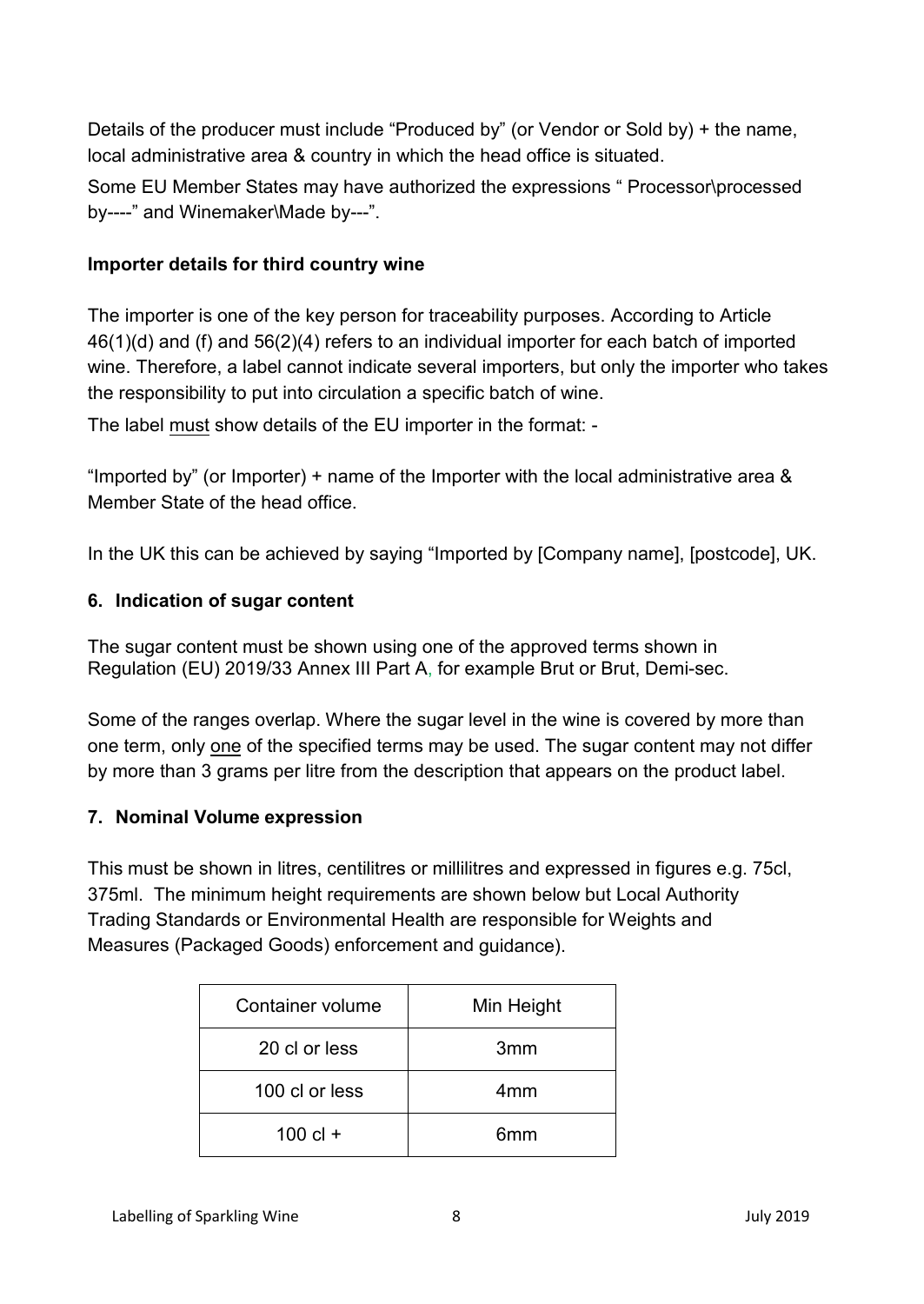### **8. Alcoholic strength**

The alcoholic strength or "abv" must be shown as whole or half units e.g. XX% vol. or XX.5% vol.

The statement may be preceded by either 'Actual Alcoholic strength' or Actual alcohol' or 'Alc.' and shall be followed by the '*% vol*' symbol. The size of the statement must be equal to or greater than 1,2 mm, regardless of the character format used.

There are exceptions for Australian and Swiss wine where the abv may be shown in 0.1% increments.

The actual alcoholic strength of the wine must be within 0.8% tolerance of the figure shown on the label except for Australian wine which may legally vary by 0.8%.

### **9. Allergens Statement**

The display of allergenic ingredients is required by EU Regulation (EU) No:1169/2011 (which has been implemented in the UK by the Food Information Regulations 2014) and also by EU wine labelling Regulation (EU) 2019/33.

The allergens statement, which must be in English or USA English, is required if the Sulphur Dioxide level exceeds 10mg\l and\or if milk or egg residues are detectable in the wine. For wine, the regulations require the statement to be in the format.

"Contains [name of allergen/s]".

The statement must be clearly legible and must be equal to or greater than 1,2 mm, regardless of the character format used. Further guidance on allergens is available on the Food Standards Agency web pages at

<https://www.food.gov.uk/safety-hygiene/food-allergy-and-intolerance>

https://www.food.gov.uk/sites/default/files/media/document/wine\_allergen\_labelling\_july\_ [2019.pdf](https://www.food.gov.uk/sites/default/files/media/document/wine_allergen_labelling_july%202019.pdf) 

See also item 14 in Optional Items regarding additional permitted symbols.

### **10. Lot numbers**

In the case of pre-packed food, the lot mark is required to appear on the prepackaging or on a label attached. This is to enable traceability and to allow, in the case of a serious problem occurring, for only affected batches of the product to be withdrawn from sale. Prepackaging includes bottles and the lot mark could appear on the rear of the label if clearly visible through the bottle, or on a seal.

Labelling of Sparkling Wine  $\overline{9}$  9  $\overline{9}$  9 July 2019 Manufacturers, packers, etc., may need to consider whether there are any circumstances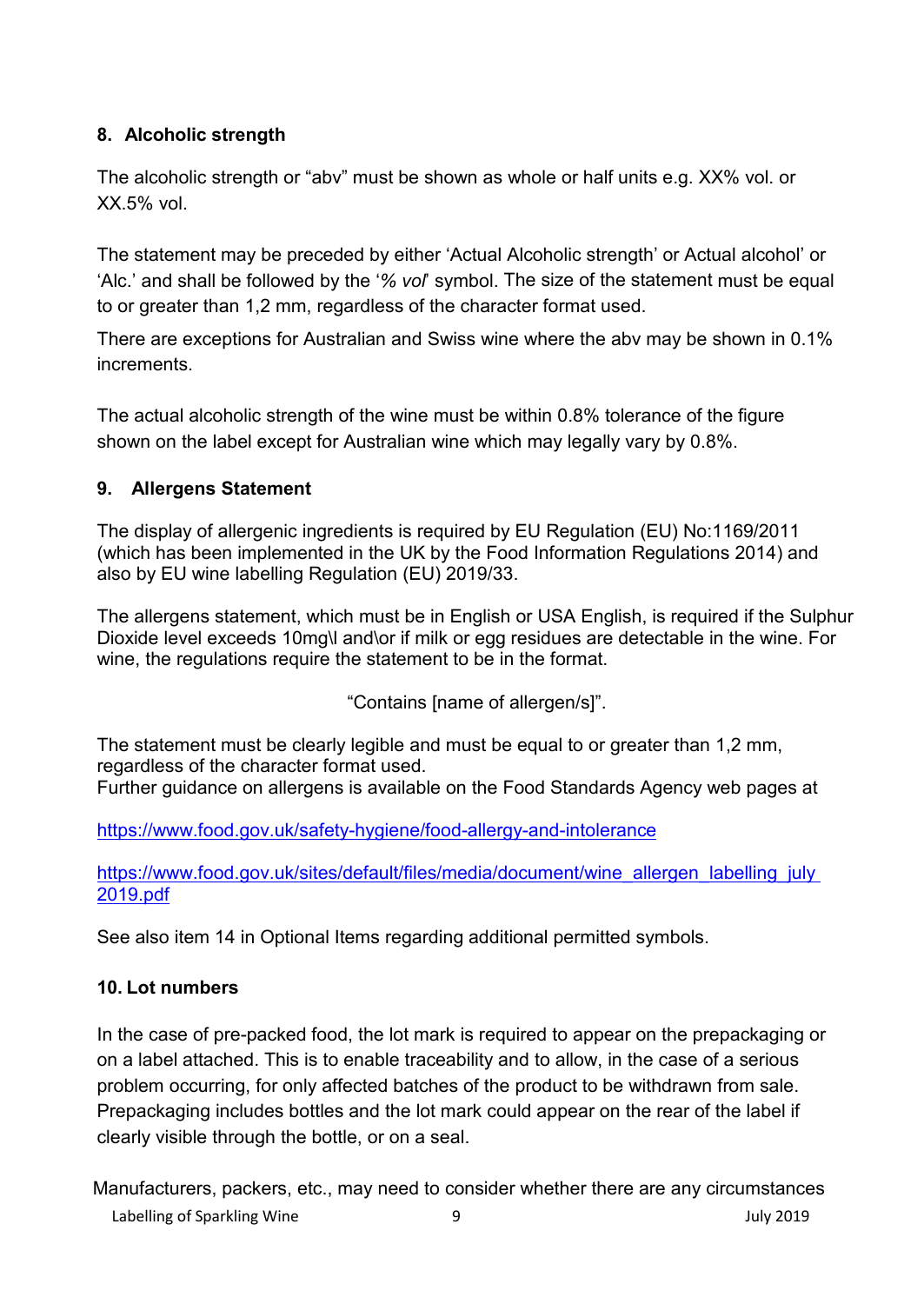whereby removal of the seal would obstruct product recall. It would not be acceptable for a lot mark to appear on a cork or any other part of the packaging which was enclosed and thus not easily visible.

This lot number is usually prefixed with "L" followed by numbers indicating the date and time of production. Although the wine regulations require a lot number to be shown the format for the number itself is the responsibility of Local Authority Trading Standards departments.

The lot marking indication must appear in such a way as to be easily visible, clearly legible and indelible

# <span id="page-9-0"></span>Optional information

### **11. Vine variety and\or vintage**

Certain optional information such as vine variety and\or vintage may only be shown on wines with Protected Designation of Origin or Protected Geographical Indication status or which are officially recognised as Varietal wine.

Varieties – where one named variety is shown this must make up a minimum of 85% of the wine. For two or more named varieties they must make up 100% of the wine and appear in descending order.

Vintage - at least 85% of the wine must come from the stated year.

### **12. Optional terms relating to production methods**

Certain traditional terms are used to convey how a sparkling wine has been produced and\or aged. These terms are optional, but they may only be used if the relevant conditions are met. The full details are set out in Regulation (EU) 2019/33 Article 53 and Annex V.

If you are uncertain whether you can use a particular expression, please contact your Regional Wine Inspector for advice.

#### **Use of wood**

The indications barrel fermented, barrel matured, barrel aged, cask fermented cask matured, cask aged are the only terms which may be used to describe a wine with protected designations of origin or geographical indications or with a geographical indication of a third country that has been fermented, matured or aged in a wood container. However, the use of these expressions is not permitted where the wine has been produced with the aid of oak chips, even if wooden containers have also been used.

Labelling of Sparkling Wine 10 10 and 10 July 2019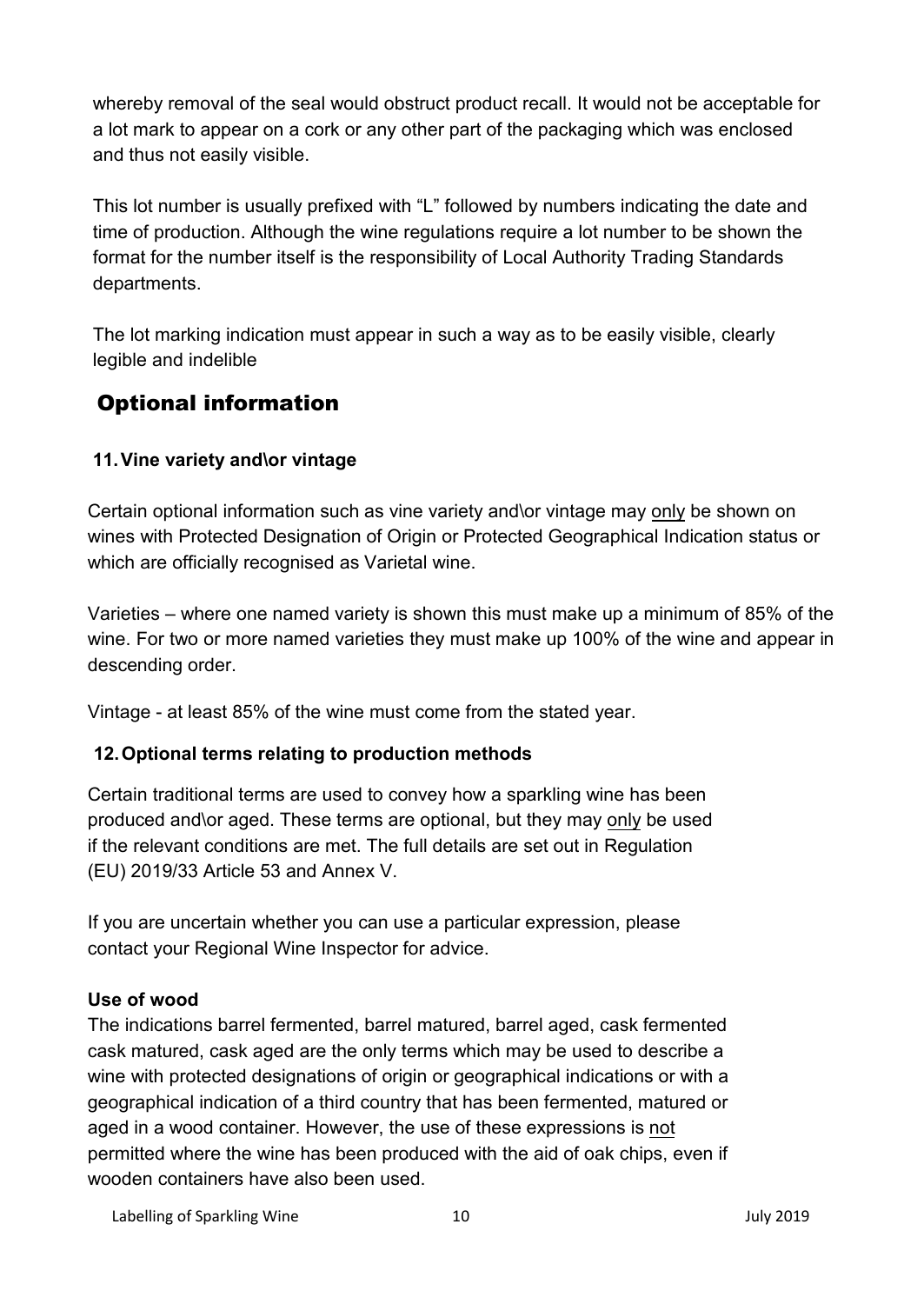### **'bottle-fermented'**

May be used only to describe sparkling wines with a protected designation of origin or a geographical indication of a third country or quality sparkling wines provided that:

(a) the product was made sparkling by a second alcoholic fermentation in a bottle;

(b) the length of the production process, including ageing in the under- taking where the product was made, calculated from the start of the fermentation process designed to make the cuvée sparkling, has not been less than nine months;

(c) the process of fermentation designed to make the cuvée sparkling and the presence of the cuvée on the lees lasted at least 90 days; and

(d) the product was separated from the lees by filtering in accordance with the racking method or by disgorging.

### **'bottle-fermented by the traditional method' or 'traditional method' or 'classical method' or 'classical traditional method'**

May be used only to describe sparkling wines with protected designations of origin or with a geographical indication of a third country or quality sparkling wines provided the product:

- (a) was made sparkling by a second alcoholic fermentation in the bottle;
- (b) stayed without interruption in contact with the lees for at least nine months in the same undertaking from the time when the cuvée was constituted;
- (c) was separated from the lees by disgorging.

### **'Crémant'**

May only be used for white or 'rosé' quality sparkling wines with protected designations of origin or with a geographical indication of a third country provided:

- (a) the grapes shall be harvested manually;
- (b) the wine is made from must obtained by pressing whole or destemmed grapes. The quantity of must obtained shall not exceed 100 litres for every 150 kg of grapes;
- (c) the maximum Sulphur Dioxide content does not exceed 150 mg/l;
- (d) the sugar content is less than 50 g/l;
- (e) the wine was made sparkling by a second alcoholic fermentation in the bottle, stayed without interruption in contact with the lees for at least nine months in the same undertaking from the time when the cuvée was constituted and was separated from the lees by disgorging;

Labelling of Sparkling Wine 11 1 and 11 July 2019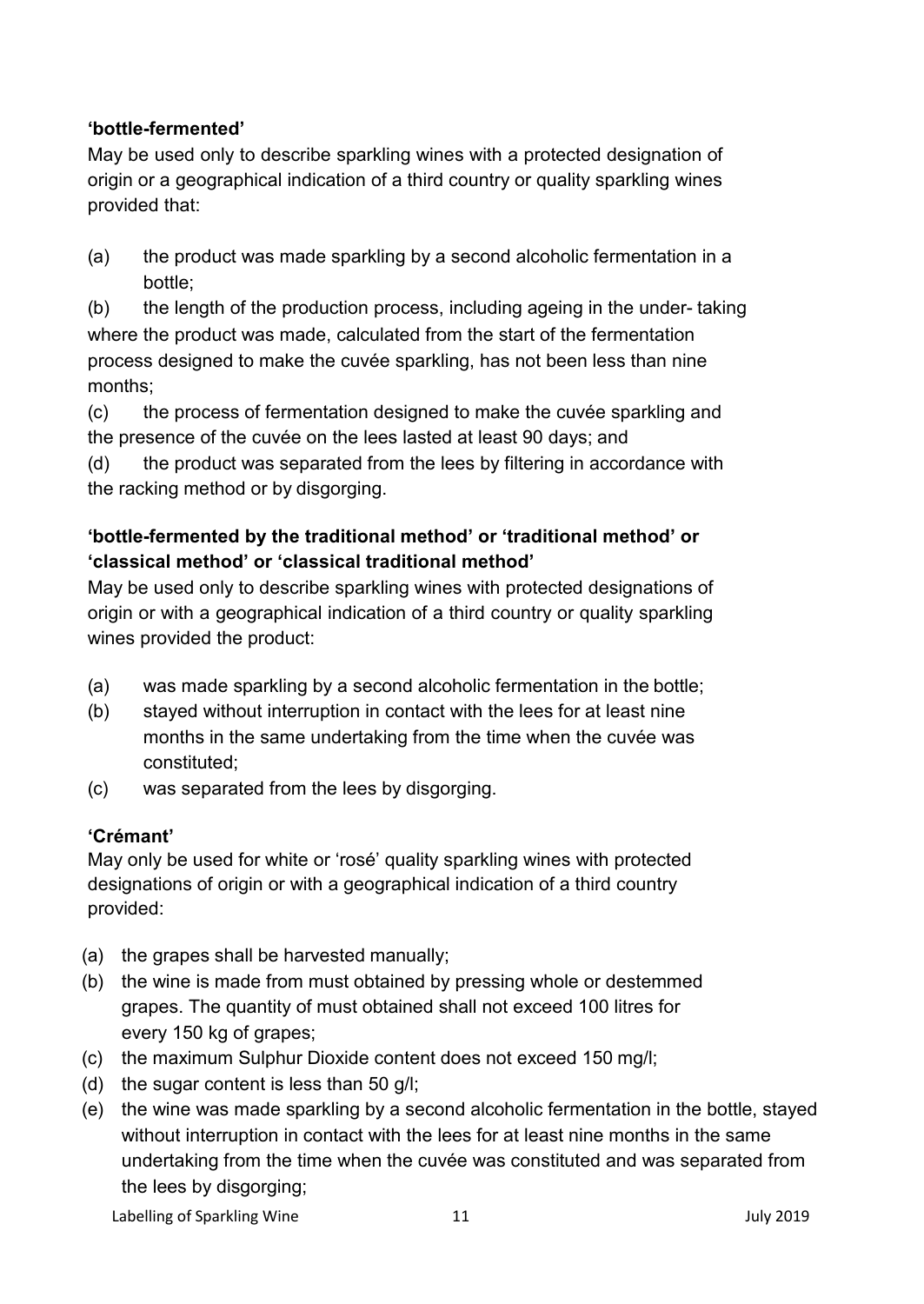(f) The term 'Crémant' shall be indicated on labels of quality sparkling wines in combination with the name of the geographical unit underlying the demarcated area of the protected designation of origin or a geographical indication of a third country in question.

Points (a) and (f) do not apply to producers who own trademarks containing the term 'crémant' registered before 1 March 1986.

### **13. Use of Trademarks**

Trademarks must not conflict with Protected Designations of Origin, Protected Geographical Indications or other protected traditional terms. However, there are exemptions for terms which were in use and which were registered within the EU before 4<sup>th</sup> May 2002. Further details are in Regulation (EU) 2019/33 Article 32.

### **14. Vineyard terms**

Specified descriptions (e.g. "Cru", "Clos") may only be used by countries which have notified these to the Commission. These terms are listed in Regulation (EU) 2019/33 Article 54 and Annex VI.

### **15. Community symbols**

Although these are permitted they cannot be used on their own to replace required written expressions or statements. The symbols shown below for Protected Designation of Origin or Protected Geographical Indication wines may be downloaded from the EC website

[http://ec.europa.eu/agriculture/quality/schemes/logos/index\\_en.htm](http://ec.europa.eu/agriculture/quality/schemes/logos/index_en.htm)



The following pictograms are approved for use and may only accompany the terms highlighting the presence of allergens and [appear in Regulation](https://eur-lex.europa.eu/legal-content/EN/TXT/PDF/?uri=CELEX:32019R0033&from=ga) (EU) 2019/33 Article 41(2) and Annex I Part B.

<https://eur-lex.europa.eu/legal-content/EN/TXT/PDF/?uri=CELEX:32019R0033&from=ga>

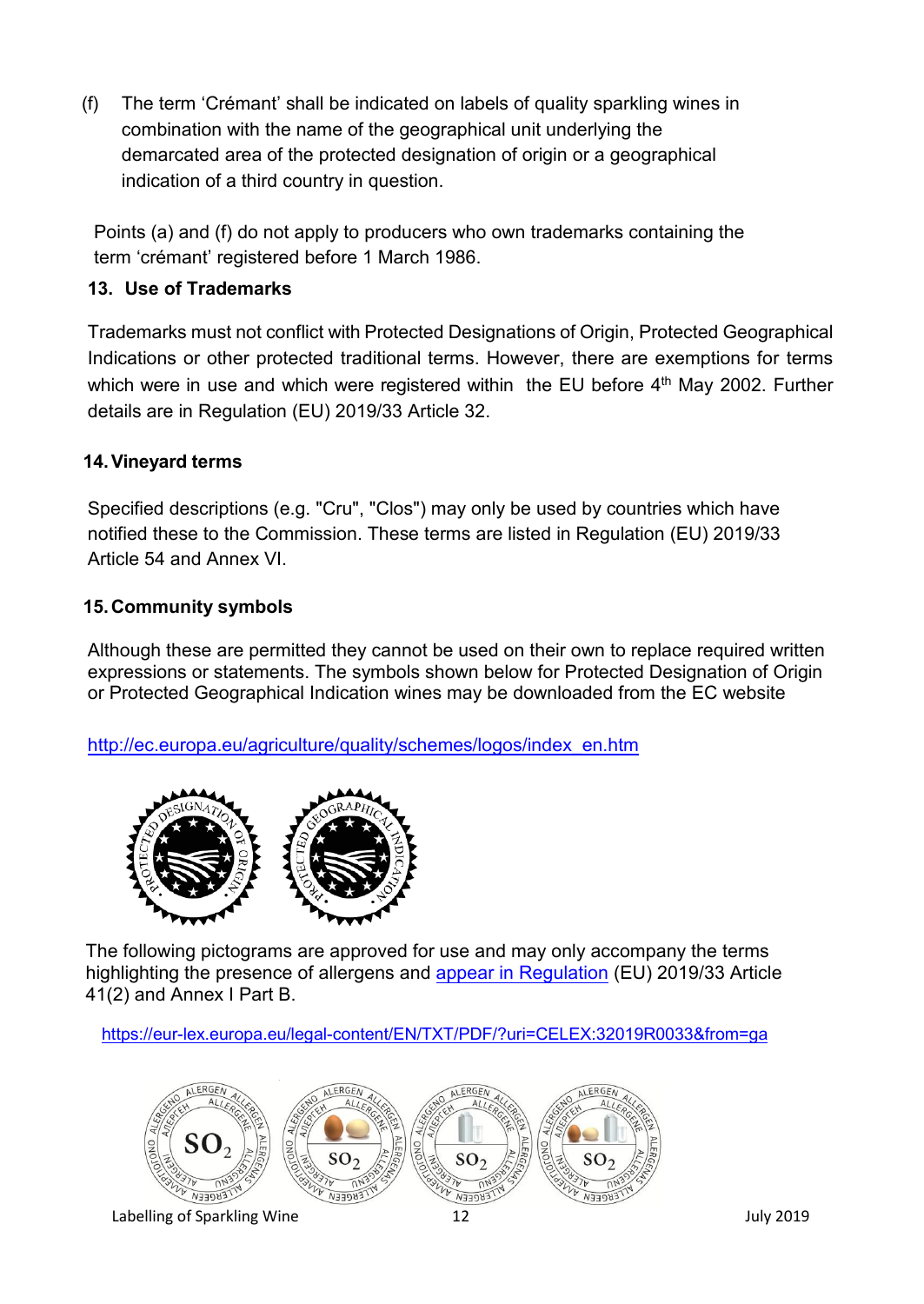## References

*e*Bacchus and *e*Ambrosia websites for Protected Geographical Regions

and traditional terms

[https://ec.europa.eu/info/food-farming-fisheries/food-safety-and-](https://ec.europa.eu/info/food-farming-fisheries/food-safety-and-quality/certification/quality-labels/geographical-indications-register/)

[quality/certification/quality-labels/geographical-indications-register/](https://ec.europa.eu/info/food-farming-fisheries/food-safety-and-quality/certification/quality-labels/geographical-indications-register/)

[https://ec.europa.eu/info/food-farming-fisheries/food-safety-and](https://ec.europa.eu/info/food-farming-fisheries/food-safety-and-quality/certification/quality-labels/geographical-indications-register/)[quality/certification/quality-labels/geographical-indications-register/](https://ec.europa.eu/info/food-farming-fisheries/food-safety-and-quality/certification/quality-labels/geographical-indications-register/)

Council Regulation (EU) No: 1308/2013 Commission Regulation (EU) No: 2019/33 Commission Regulation (EU) No: 606/2009 Council Regulation (EU) No: 1169/2011

## <span id="page-12-0"></span>Review

The guidance will be reviewed in December 2021. If you wish to give comments on this guidance please email [winestandards@food.gov.uk](mailto:winestandards@food.gov.uk)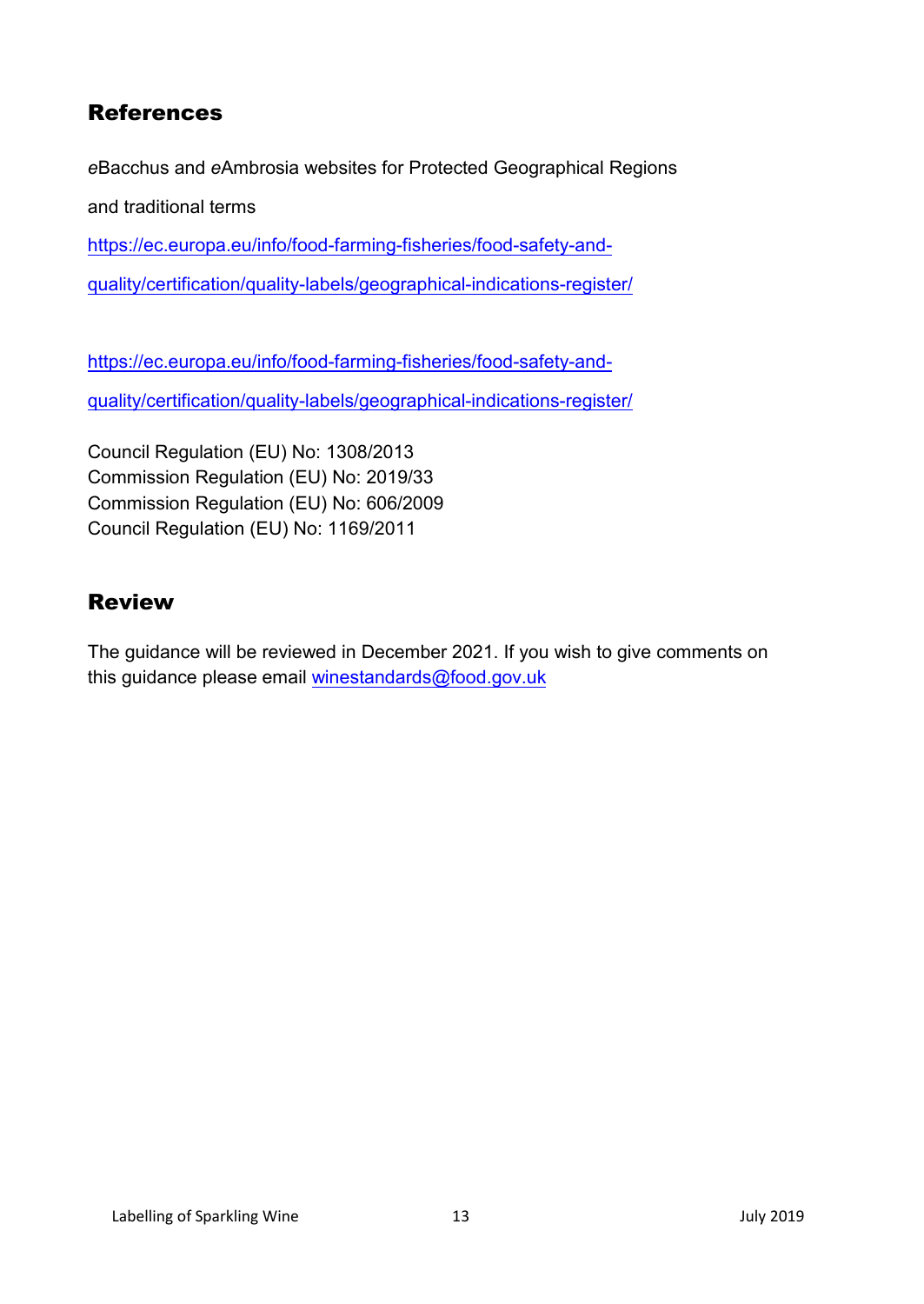# Appendix - **example label layout**

**Note :** All of the compulsory particulars must be presented in indelible characters and must be clearly distinguishable from surrounding text or graphics. Unless otherwise indicated all compulsory particulars must appear in the same field of vision in such a way as to be simultaneously readable without having to turn the container.

**\*** Items marked with an asterisk are compulsory items that can appear on a different label.

The following layouts are only illustrative. Provided the compulsory and optional particulars are correctly displayed other label designs are permitted. Our Inspectors will be happy to advise you as to whether your label com plies with the regulations. Please allow at least 20 working days for feedback on your label design.



**EU Product**

**\*** Items marked with an asterisk are compulsory items that can appear on a different label.

Labelling of Sparkling Wine 14 14 Labelling of Sparkling Wine 14 July 2019